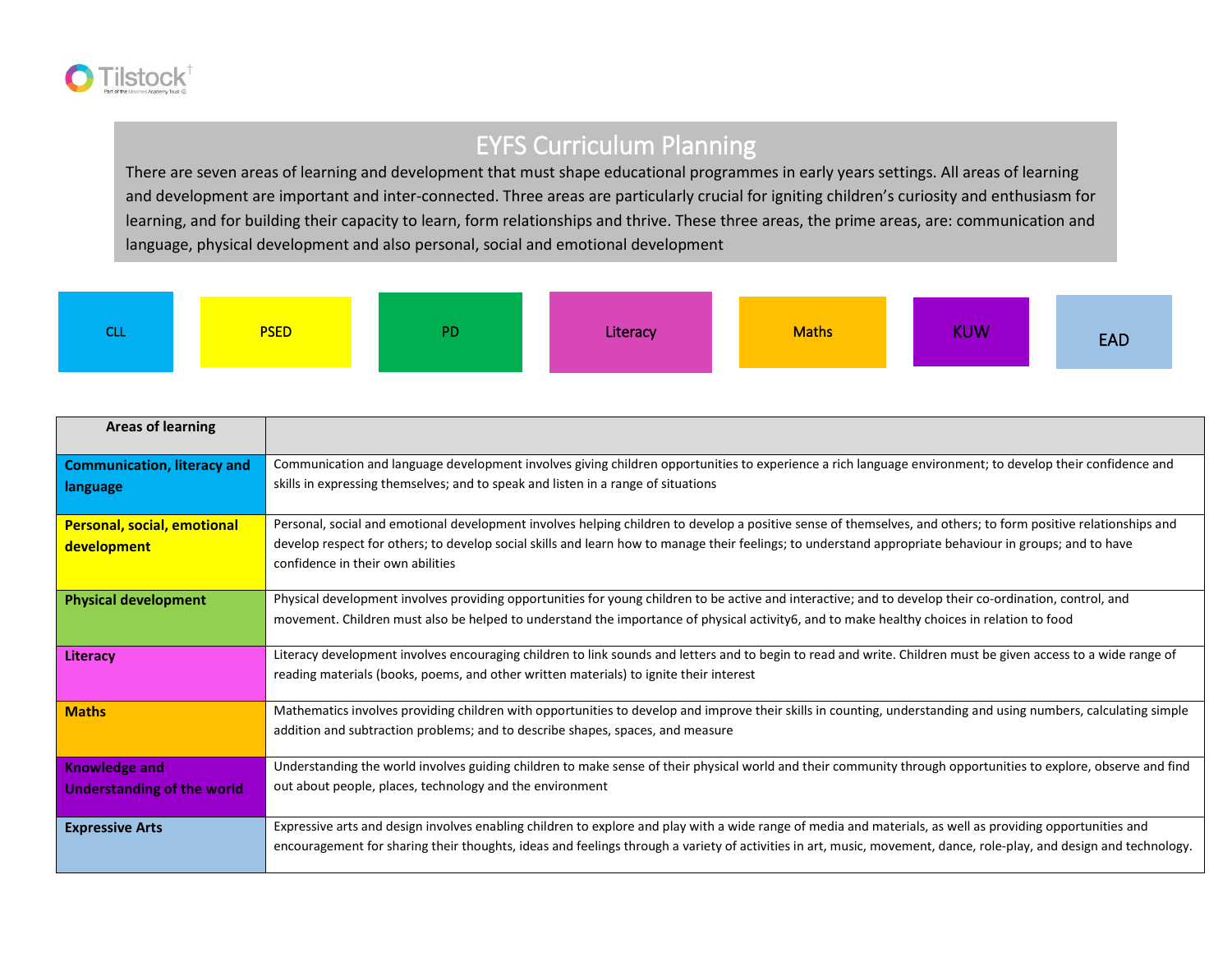



## **Daily timetable**

| 8.40                                                | 9:00           | 9:15           | 9:45     |              | 10:30                                     | 11:30        |       | 12:45          | 1:30                                      | 2:30                            | 2:45                |
|-----------------------------------------------------|----------------|----------------|----------|--------------|-------------------------------------------|--------------|-------|----------------|-------------------------------------------|---------------------------------|---------------------|
| <b>Child</b><br><b>Initiated</b><br><b>learning</b> | <b>Worship</b> | <b>Phonics</b> | Literacy | <b>Break</b> | <b>Child initiated</b><br><b>learning</b> | <b>Maths</b> | Lunch | <b>KUW/EAD</b> | <b>Child initiated</b><br><b>learning</b> | <b>Circle time</b><br>celebrate | <b>Rest</b><br>Easy |